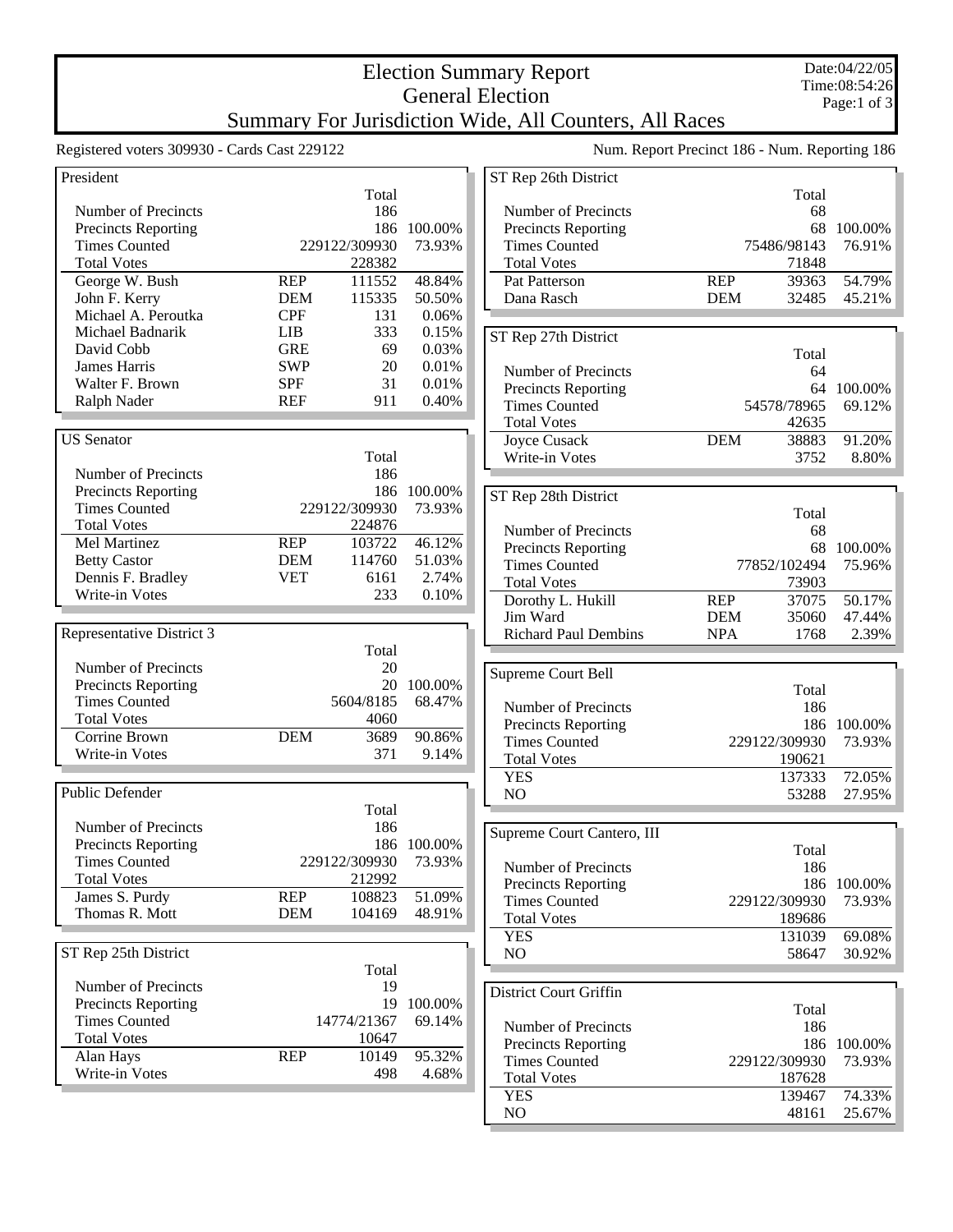## Election Summary Report General Election Summary For Jurisdiction Wide, All Counters, All Races

Registered voters 309930 - Cards Cast 229122 Num. Report Precinct 186 - Num. Reporting 186

| <b>District Court Monaco</b>               |                         |                  | Supervisor of Elections          |                         |                  |
|--------------------------------------------|-------------------------|------------------|----------------------------------|-------------------------|------------------|
|                                            | Total                   |                  |                                  | Total                   |                  |
| Number of Precincts                        | 186                     |                  | Number of Precincts              | 186                     |                  |
| <b>Precincts Reporting</b>                 |                         | 186 100.00%      | Precincts Reporting              |                         | 186 100.00%      |
| <b>Times Counted</b>                       | 229122/309930           | 73.93%           | <b>Times Counted</b>             | 229122/309930           | 73.93%           |
| <b>Total Votes</b>                         | 186712                  |                  | <b>Total Votes</b>               | 189963                  |                  |
| <b>YES</b>                                 | 136571                  | 73.15%           | Ann McFall                       | 98076                   | 51.63%           |
| N <sub>O</sub>                             | 50141                   | 26.85%           | Patricia Northey                 | 91887                   | 48.37%           |
|                                            |                         |                  |                                  |                         |                  |
| District Court Peterson, Jr.               | Total                   |                  | County Council                   | Total                   |                  |
| Number of Precincts                        | 186                     |                  | Number of Precincts              | 43                      |                  |
| <b>Precincts Reporting</b>                 | 186                     | 100.00%          | <b>Precincts Reporting</b>       |                         | 43 100.00%       |
| <b>Times Counted</b>                       | 229122/309930           | 73.93%           | <b>Times Counted</b>             | 40492/55035             | 73.57%           |
| <b>Total Votes</b>                         | 184803                  |                  | <b>Total Votes</b>               | 34214                   |                  |
| <b>YES</b>                                 | 134623                  | 72.85%           | Don Kanfer                       | 10433                   | 30.49%           |
| N <sub>O</sub>                             | 50180                   | 27.15%           | Dwight D. Lewis                  | 23781                   | 69.51%           |
|                                            |                         |                  |                                  |                         |                  |
| District Court Sharp                       |                         |                  | Soil Water District              |                         |                  |
|                                            | Total                   |                  |                                  | Total                   |                  |
| Number of Precincts                        | 186                     |                  | Number of Precincts              | 186                     |                  |
| Precincts Reporting                        | 186                     | 100.00%          | Precincts Reporting              |                         | 186 100.00%      |
| <b>Times Counted</b>                       | 229122/309930           | 73.93%           | <b>Times Counted</b>             | 229122/309930           | 73.93%           |
| <b>Total Votes</b>                         | 184338                  |                  | <b>Total Votes</b>               | 186666                  |                  |
| <b>YES</b>                                 | 128291                  | 69.60%           | Paul A. Carpenella               | 87184                   | 46.71%           |
| NO                                         | 56047                   | 30.40%           | Andy Kelly                       | 99482                   | 53.29%           |
|                                            |                         |                  |                                  |                         |                  |
|                                            |                         |                  |                                  |                         |                  |
| District Court Torpy, Jr.                  |                         |                  | West Volusia Hospital Authority  |                         |                  |
|                                            | Total                   |                  |                                  | Total                   |                  |
| Number of Precincts                        | 186                     |                  | Number of Precincts              | 77                      |                  |
| <b>Precincts Reporting</b>                 | 186                     | 100.00%          | <b>Precincts Reporting</b>       | 77                      | 100.00%          |
| <b>Times Counted</b>                       | 229122/309930           | 73.93%           | <b>Times Counted</b>             | 85987/118879            | 72.33%           |
| <b>Total Votes</b>                         | 183950                  |                  | <b>Total Votes</b>               | 69765                   |                  |
| <b>YES</b>                                 | 132114                  | 71.82%           | Cheryl L. Lankford               | 49352                   | 70.74%           |
| NO                                         | 51836                   | 28.18%           | <b>Dick Pearce</b>               | 20413                   | 29.26%           |
|                                            |                         |                  |                                  |                         |                  |
| County Judge                               |                         |                  | Amendment 1                      |                         |                  |
|                                            | Total                   |                  |                                  | Total                   |                  |
| Number of Precincts                        | 186                     |                  | Number of Precincts              | 186                     |                  |
| Precincts Reporting                        |                         | 186 100.00%      | Precincts Reporting              |                         | 186 100.00%      |
| <b>Times Counted</b><br><b>Total Votes</b> | 229122/309930<br>189175 | 73.93%           | <b>Times Counted</b>             | 229122/309930<br>217825 | 73.93%           |
| Shirley Green                              | 94947                   | 50.19%           | <b>Total Votes</b><br><b>YES</b> | 135706                  | 62.30%           |
| Brian R. Toung                             | 94228                   | 49.81%           | NO.                              | 82119                   | 37.70%           |
|                                            |                         |                  |                                  |                         |                  |
| School Board                               |                         |                  | Amendment 2                      |                         |                  |
|                                            | Total                   |                  |                                  | Total                   |                  |
| Number of Precincts                        | 43                      |                  | Number of Precincts              | 186                     |                  |
| <b>Precincts Reporting</b>                 | 43                      | 100.00%          | Precincts Reporting              |                         | 186 100.00%      |
| <b>Times Counted</b>                       | 41742/58313             | 71.58%           | <b>Times Counted</b>             | 229122/309930           | 73.93%           |
| <b>Total Votes</b>                         | 33825                   |                  | <b>Total Votes</b>               | 205888                  |                  |
| Walter Fordham<br>Al Williams              | 16483<br>17342          | 48.73%<br>51.27% | <b>YES</b><br>NO.                | 129919<br>75969         | 63.10%<br>36.90% |